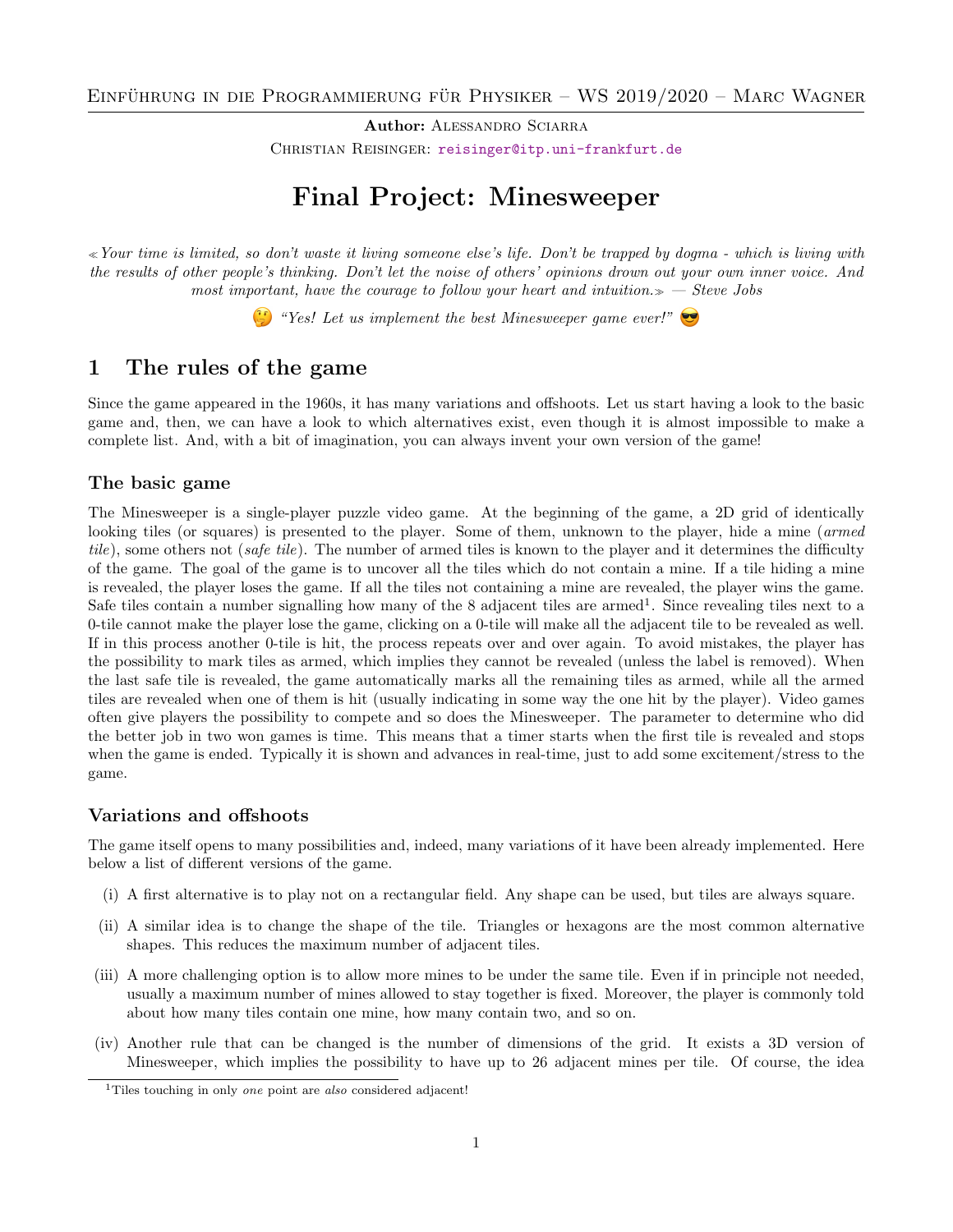to have to safely walk on a mined field is a bit lost, but you could have to swim underwater in a dangerous sea with invisible poison localised here and there. . .

- (v) Staying closer to the basic game, it is possible to impose periodic boundary conditions. This implies that all tiles have the same number of adjacent tiles and it forces the player to pay more attention close to the borders.
- <span id="page-1-2"></span>(vi) If you think about (or if you played the game), you will probably realise that it can happen to have to risk. In principle the first choice always contains a non-zero probability to loose the game. A first variation of the original game is to rule out this possibility.
- (vii) A much more trickier alternative is to rule out luck from the game. In this case, at no stage in the game, the player could loose because of bad luck. Said differently, the game will ensure that the entire grid can be fully deduced starting from the initial open space.

Clearly, some of the variants can be combined to make the game more interesting, or new ones could be introduced<sup>[2](#page-1-0)</sup>. Another aspect, which is not really a variant of the game but rather a help for the user, consists in allowing the player to reveal again an already revealed tile. This will make the game uncover all the adjacent unrevealed and not-marked-as-armed tiles, but, potentially, it can as well make the player loose. A safer variation of this idea is to reveal all the adjacent tiles *only if* as many adjacent tiles as the number of the chosen tile are marked as armed. It could be done iteratively by the game also on the tiles that are revealed after a tile has been chosen (as a cascade effect).

# <span id="page-1-1"></span>2 Implementing the basic game

Playing a game can be challenging, but often implementing a game is even more challenging. The first part of this project is to implement a basic version of the basic game, which is played within the terminal. The idea is to get the grid displayed and to enter the coordinate of the tile we want to reveal. If we neither win nor loose, we get the grid displayed again and we are asked again for new coordinates. To play the game in this way, some notation is needed and it is summarised in the following table.

| Displayed tile<br>PROJECT START | FINAL                            | Description                                                                 |
|---------------------------------|----------------------------------|-----------------------------------------------------------------------------|
| Q                               |                                  | An unrevealed tile.                                                         |
| A                               |                                  | An unrevealed tile marked as armed.                                         |
| $\ast$                          |                                  | A revealed mine.                                                            |
| L                               |                                  | The tile which made the player loose.                                       |
| W                               |                                  | Revealed mine when the game was won.                                        |
| 0                               |                                  | A revealed tile with no adjacent mine.                                      |
| 1 2 3 4<br>5678                 | $1 \t2 \t3 \t4$<br>Б.<br>6<br>-8 | A revealed tile with as many adjacent<br>$mine(s)$ as the number indicates. |

As the left two columns explicitly show, in the first phase of the development, we will not care about colours. Also the possibility to mark a tile as armed (A) or to highlight mines at the end of the game can be added later. This means that at the beginning a tile can either contain a digit, a \* or a @.

### Designing the code

The design phase is crucial to have a good code, which is then easy to extend. This is the main reason why you are guided quite in detail. Everything here is only a suggestion that you are highly encouraged to follow, but you may do it differently if you have a reason to do so. A possible approach to the problem of implementing the Minesweeper game is having two grid variables, one board and one mask. The former contains the grid as it has to appear if

<span id="page-1-0"></span><sup>2</sup>There are, e.g., also multi-player versions of the game, but this goes beyond the scope of the project.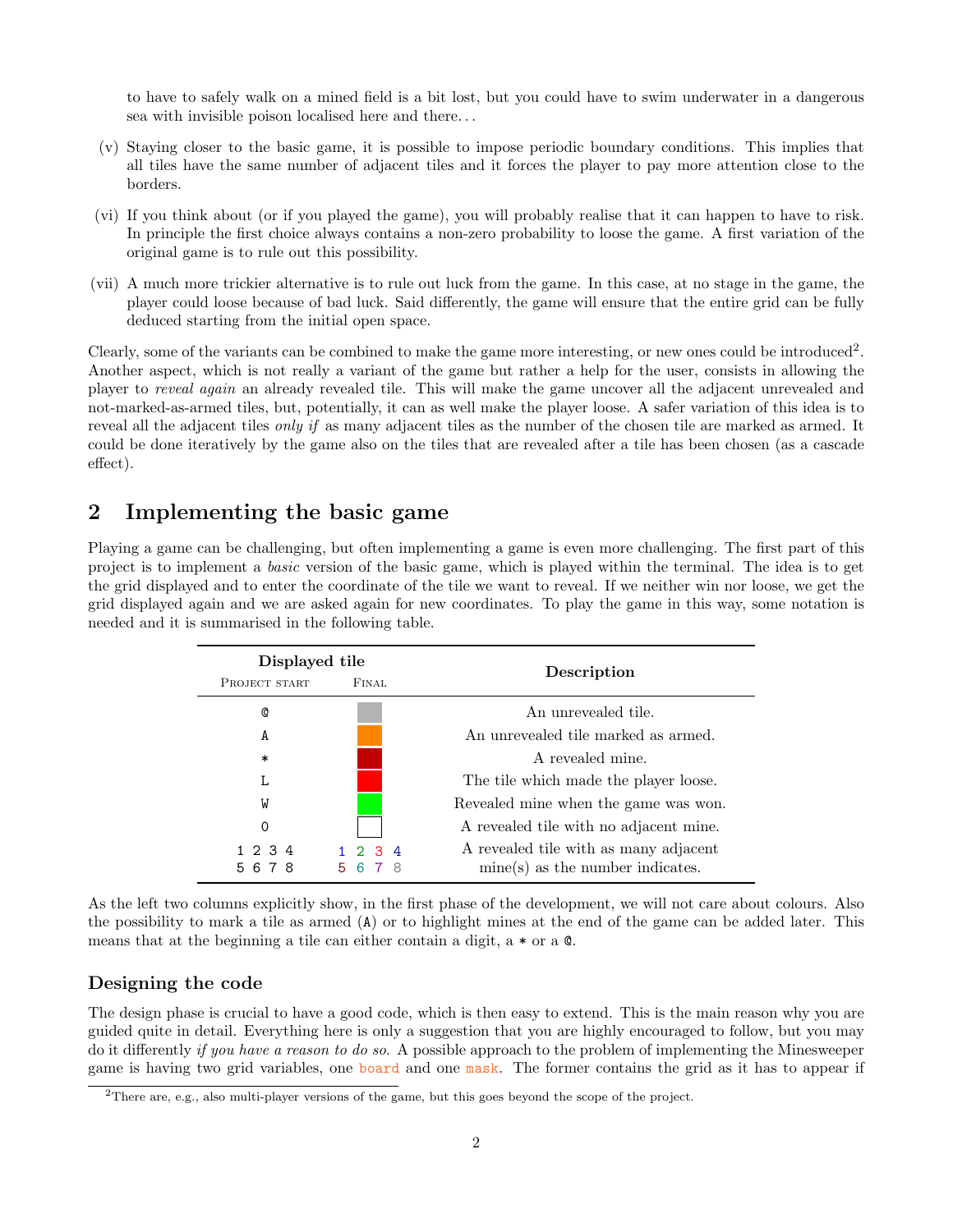all the tiles were revealed, while the latter keeps track of what is shown to the player. Generally, only the mask is printed to the screen, while the board is used internally to reveal tiles and implement the logic of the game. Some blocks of functionality have to somehow exist in the code. Let us briefly discuss what they should do.

 At the beginning of the game, the dimensions of the grid as well as the difficulty (i.e. the number of mines) should be set. You can either propose levels of difficulty to the player and ask him to select one, or you could ask the player to choose both the size of the grid and the number of mines. In the second case, some checks are mandatory. Even if you could be tempted to do it with printf and scanf, you should provide command line options to allow the player setting the parameters when the game is launched. For example, to play on a 10 times 12 grid with 24 mines, it should be enough to execute the game as

./minesweeper -r 10 -c 12 -m 24

where the order of the options should not matter. Have a look to the get opt function<sup>[3](#page-2-0)</sup> contained in the unistd.h library and to [some examples](https://www.gnu.org/software/libc/manual/html_node/Getopt.html#Getopt)<sup>[4](#page-2-1)</sup>. Which other options could be useful?

 Some tools to print the grid to the standard output are needed. You must consider how to structure your output, but it should probably look like the following one (at the beginning of the game)



or the same with @ instead of . You could also set up some fancy way of saying to the user that the game was won or lost. What about [this?](http://patorjk.com/software/taag/#p=display&f=Graffiti&t=Type)



- You should set up a timer to tell the player about her/his performance. It is enough to update it together with the update of the grid. Where and how is it better to print the timer? It would be nice for the player to keep under control the total number of mines and how many tiles were set as armed.
- One important part of your code will deal with the mask and board initialisation. After memory is correctly allocated<sup>[5](#page-2-2)</sup>, you have to fill them properly before letting the game start. The mask setup is straightforward, just fill it with (ot  $\&$  at the beginning). For the board, some more work is required. There you have to distribute the mines randomly and you need to put in each square which does not contain a mine the number of adjacent mines. Remember that, fixed the size of the field and the number of mines, not all the games should be the same!

<span id="page-2-0"></span><sup>3</sup>This is only a possibility and you are free to implement the command line option parser yourself.

<span id="page-2-1"></span><sup>4</sup> In the whole document, all the text coloured in Plum hides clickable links to useful web pages.

<span id="page-2-2"></span><sup>5</sup>And do not forget to free it when the program terminates!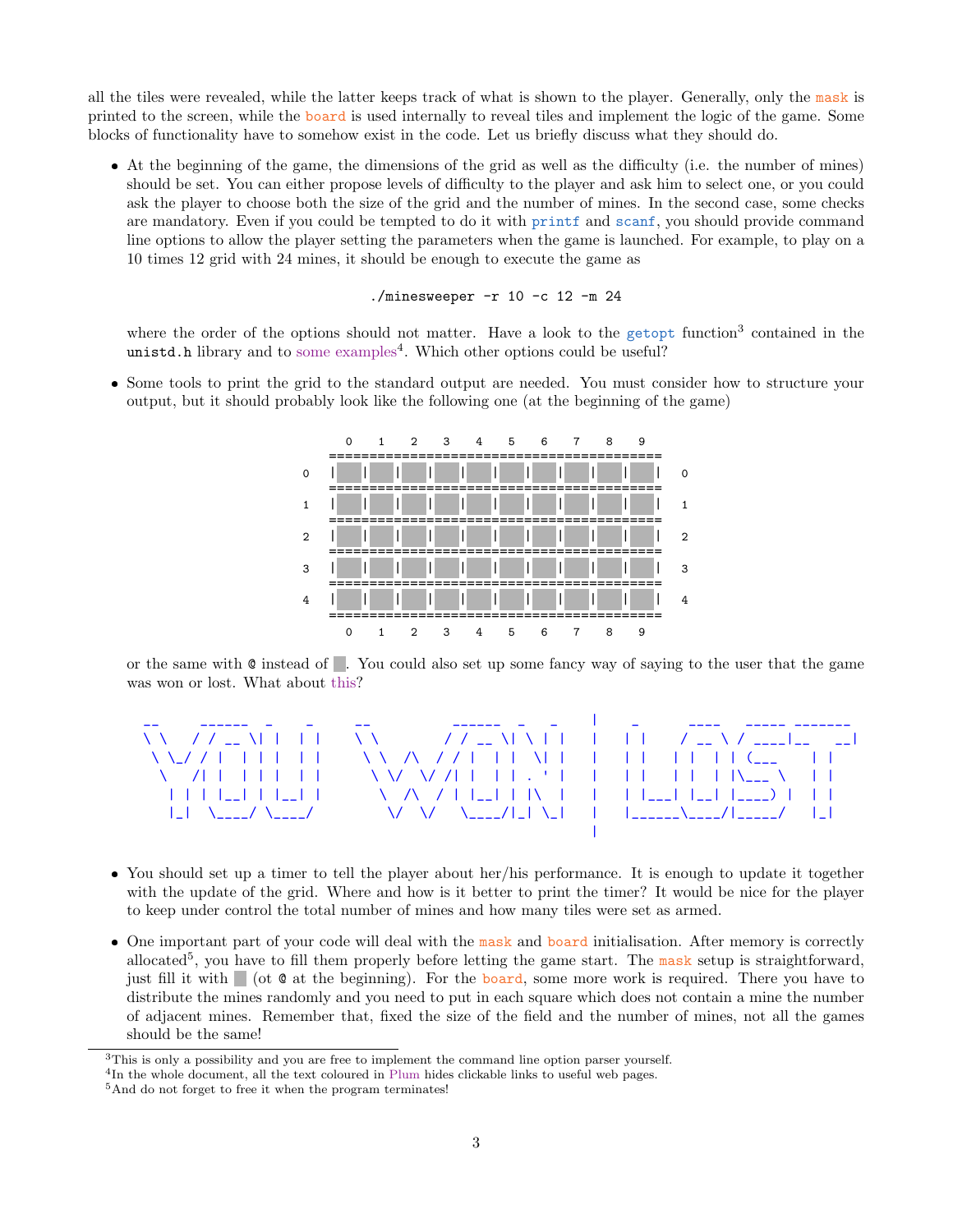- The probably most challenging part is the implementation of the logic needed to reveal tiles. Here, you will need some functionality to modify the mask according to the user input and the content of the board as well as some handling of the state of the game. In particular, you need to consider that, after having revealed a tile, the game could be ended because the player either won or lost. The cascade mechanisms to reveal tiles next to any without adjacent mines or next to an already revealed tile also belong to this block of functionality.
- At each step of the game, you need to parse the user input, i.e. the coordinates to reveal a tile and, later in the project, an action to be performed. Revealing a tile, is the only possibility for the player in the first implemented version of the game, but then she/he should be able to mark a tile as armed and to disarm it. A nice way to handle these different actions is to ask the user to insert an action  $(r, a, d, h, q$  respectively to reveal, arm or disarm a tile, to get help or to quit), optionally followed by coordinates (e.g.  $r \theta$  0 to reveal the tile in the upper left corner).
- Remaining tools you will probably need are some mechanism to check if the game is finished and some aesthetics. For example, you should think about how to allow the user to mark a tile as armed and also implement the colours as showed before. Do not forget that when the game is won or lost you need to modify once more the mask and display it to the user, giving the information about the outcome of the game, too.



Not necessary to say it, some functionality to debug and test your code are also mandatory!

#### Thinking about functions signature

So far we spoke in quite general terms about which functionality needs to be implemented, but you could still wonder about how to organise your code in a reasonable way. To implement the basic game, you will not need some particularly involved structure and a set of functions together with a new data type to encapsulate the grids will probably be enough. Here in the following you can find some suggestions. However, consider that this is neither a complete list, nor a unique way to proceed to get a solution. If you have a reason to do something different, feel free to do so, but be ready to explain why you decided in that way.

```
typedef struct Minesweeper {
    unsigned short int nRows ;
    unsigned short int nCols ; /* ************************************** */
    unsigned short int nMines; \quadNew data type to encapsulate the grids */
    /* grid_type */ ** mask ; /* ************************************** */
    /* grid_type */ ** board ;
} Minesweeper ;
```
There must exist one and only one Minesweeper variable in your program. Ideally, global variables [should be](https://stackoverflow.com/a/485020) [avoided](https://stackoverflow.com/a/485020) and your Minesweeper variable should be passed around to functions. Since the grid can be potentially kind of large, it is better to copy around to function a pointer to a Minesweeper variable. If you feel particularly unconformable in doing so, you can have a Minesweeper *global* variable, but be ready to explain how would have you done to pass it around.

```
// Printing tools
void PrintHeader (/*...*/);
```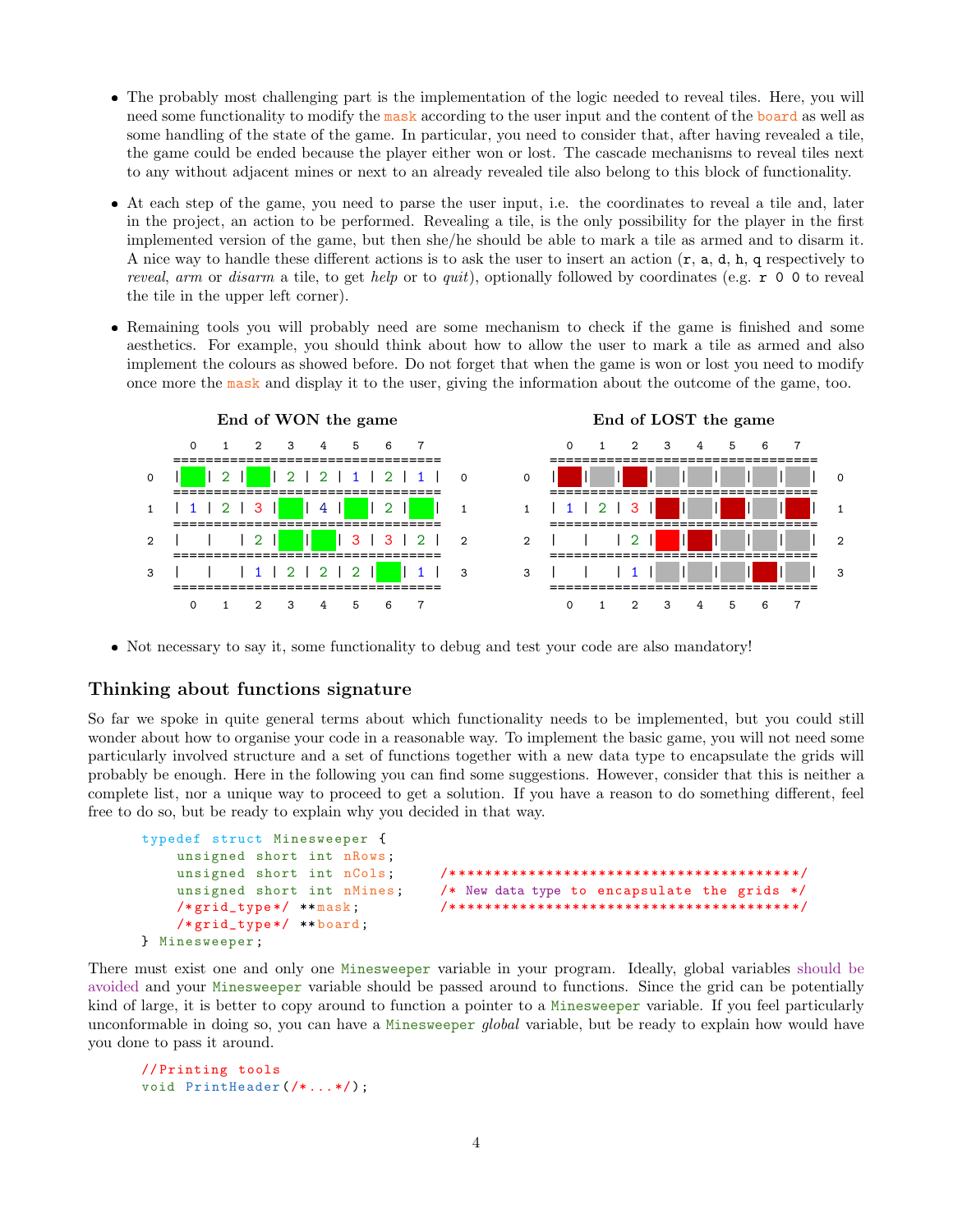```
void PrintLine (\nmid \cdot \ldots \cdot \mid \cdot);
void SetStringToBePrint (/*...*/); // (*)
void PrintGrid (\nmid \cdot \ldots \cdot \nmid);
void YouLost (void);
void YouWon (void);
// Setup Minesweeper
Minesweeper ResetMinesweeper (void);
void AllocateMemory (/* ... */) ;
void FreeMemory (\nmid \cdot \ldots \cdot \nmid);
unsigned short int DrawRandomNumberBetweenZeroAnd (unsigned short int);
bool IsSiteInsideTheGrid (/* ... */) ;
void PutMinesOnBoard (\nmid \cdot \dots \cdot \nmid);
void FillBoardWhithMineAdjacentNumbers (/* ... */) ;
void InitBoard (/ * ... * / );
void InitMask (\nmid \cdot, \ldots \cdot \cdot \nmid) ;
void InitMinesweeper (/* ... */) ;
// Revealing tools
void RevealTilesFromEmptyOneOpeningFullSpace (/* ... */) ; // (*)
bool RevealAdjacentTilesOfRevealedTile (/* ... */) ; // (*)
bool RevealTile (/* ... */) ;
void RevealMinesInMask (/* ... */) ;
// Additional player actions
bool \text{ArmTile} (\nmid \cdot, \ldots, \cdot \mid);
bool DisarmTile (/*...*/);<br>void PrintInGameHelp(/*...*/); // (*) // (*)
void PrintInGameHelp(/*...*/);<br>void QuitGame(/*...*/); // (*)
void QuitGame (\nmid \cdot \ldots \cdot \nmid) ;
bool MakeAction (/* ... */) ; // (*)
// Handling user input
void GetCoordinatesAndAction (/* ... */) ;
bool CheckActionAndCoordinates (/* ... */) ;
unsigned short int CountTypeOfTileInMask (/* ... */) ;
// Dealing with command line options
void PrintHelper (void);
void ParseCommandLineOptions (/* ... */) ;
void CheckParsedCommandLineOptions (/* ... */) ;
```
In the list of functions above, it is up to you to decide which arguments should be passed. In some cases, there is a natural proposal, but in general you have to take decisions. Functions marked with (\*) can be implemented in a second phase, when a basic version of the game is working. Of course, this will imply some other functions as well as the main to be adjusted.

Observe that the functions PrintInGameHelp and PrintHelper have different responsibilities. The first should give suggestions about which commands to give in order to play *during the game*, while the second will be called if the user gives a particular command line option starting the program.

#### General remarks

Before having a look in detail to what you are required to do, let us put together some remarks you will probably need at some point in you project. Even though some of them could sound cryptic at a first reading, look at them carefully now and spend some time trying to answer the corresponding questions, so that you will remember about while implementing your code. At that time, everything will be clear.

• Since the flow of the game is tightly connected to the standard output of the program, you should probably use the standard error or a log file to deal with debug information. How do you print to the standard error? How do you redirect the standard error to a file? If you are not familiar with the redirection operators of your shell, you can read about them on the web<sup>[6](#page-4-0)</sup>. Printing the debug information to the standard error is not so bad, since you can anytime suppress it redirecting it to /dev/null. There are also [debug approaches](https://stackoverflow.com/questions/1644868/c-define-macro-for-debug-printing)

<span id="page-4-0"></span><sup>6</sup>Beyond the shell manuals, there are good explanations on the web. A starting point could be [this](https://askubuntu.com/a/625230) and the link in it for a more detailed analysis.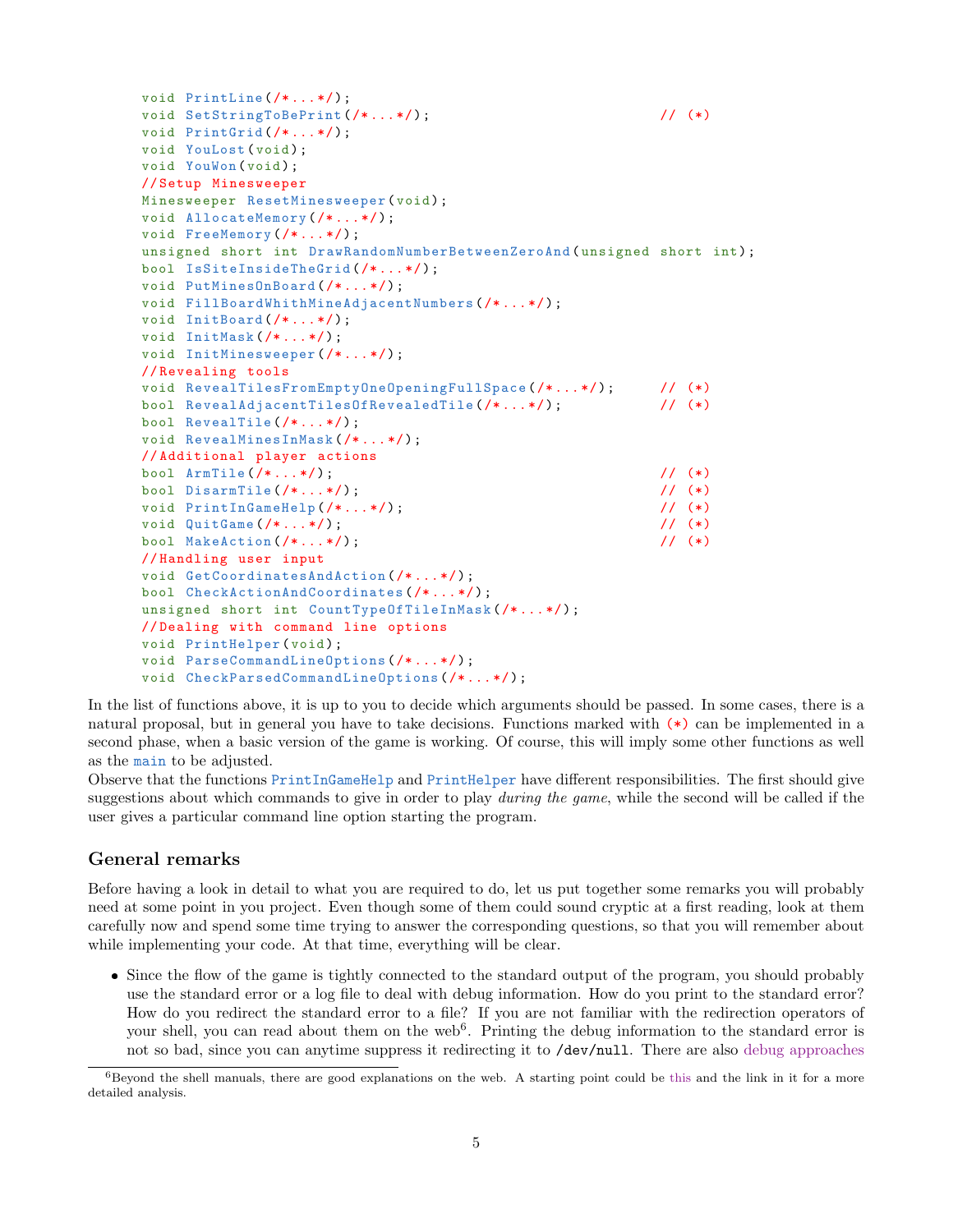based on pre-processor directives. Feel free to use what makes you more conformable, but you must avoid temporary printf debug-statements.

- Which data type should be used for mask and board? You should display numbers as well as different symbols. Do not forget what you learnt about casting variables in C. Is there a smart way to print or store numbers as literal characters?
- Once you have a working function to reveal only the tile at the coordinate given by the user, you can implement the more advanced feature to reveal all the surrounding ones if such a tile has no adjacent mines. This is a well known algorithm which is called [flood fill,](https://en.wikipedia.org/wiki/Flood_fill) which is naturally recursive. The basic idea is to make some checks to stop the recursion, act on one tile and then let the recursion start.

```
void RevealTilesFromEmptyOneOpeningFullSpace (/* ... */) {
    /* 1) Stop the recursion if outside the board , if the board contains a
     * mine or if the mask was opened .
     * 2) Reveal tile
     * 3) If the tile has no adjacent mine , start recursion
     */
}
```
- When the code to reveal a tile is ready (including the flood fill algorithm), you can add the code to dig under an already revealed tile. This means that the player can ask to reveal again a tile and in this case the code should reveal all the adjacent tiles which have not been set as armed. Be careful to check that there are enough armed tiles before revealing them!
- Colours in the terminal are not universal and you could run in portability issues. Being aware of this aspect, we will ignore it in this project. Read about [formatting in the terminal](https://misc.flogisoft.com/bash/tip_colors_and_formatting) and try to figure out how to achieve it in your C program. It could be useful to know that  $\leq$  in bash is mapped to  $\setminus 033$  in C. If you really cannot use colours in your game (but what a pity!), use a different notation for each type of tile. Actually, the responsibility of printing colours to the screen should be of the printing functions and the variables mask or board should not know anything about colours! A tile set as armed, for example, should be set to A in the mask and then the function which prints to the screen the grid should convert  $A$  to  $\blacksquare$ . In any case, your notation must be explained in the documentation of the game.
- It would be nice to clean the terminal at each player choice of coordinates to avoid the board to vertically move. Have a look to the int system (const char\* command) function of the stdlib.h library.
- Write a readable code. You do not have to write a professional and releasable code, but this is not a good excuse to write something that nobody (even yourself in few weeks) will be able to understand. There are even books about clean code<sup>[7](#page-5-0)</sup>. To get a reasonable result, it is enough to give reasonable names to variables and functions. Good names often do not require explanations as the functions given above demonstrate. Just think before giving a name, it usually suffices. Too short names are highly discouraged, with few exceptions. For example using  $m$  and b instead of mask and board is not wise and renaming them in a second moment could be quite painful.
- Test your code. Test it again. And again. It could sound crazy, annoying, pedantic, whatever, but it will come the day you will regret not having tested your code a bit more you did. Guaranteed. About [software](https://en.wikipedia.org/wiki/Software_testing) [testing](https://en.wikipedia.org/wiki/Software_testing) there are not only books, but even code development models based on it. We will not go so far, but we definitely need to test our game. Would you be happy to play a not working game? Or, even worse, to loose a game because of a bug? A basic approach could be to test each function you developed alone. Given a function type FunctionExample(/\*...\*/) you could write a bool FunctionExample\_test(/\*...\*/) which gets the same parameters and returns true if the test passed and false otherwise. You could then have some code like

```
void RunTests (/* ... */) {
    unsigned short int testsPassed=0, testsFailed=0;
    if( FunctionExampleOne_test (/* ... */) ) testsPassed ++; else testsFailed ++;
```
<span id="page-5-0"></span> $7Robert C. Martin - Clean Code: A Handbook of Agile Software Craftsmanship.$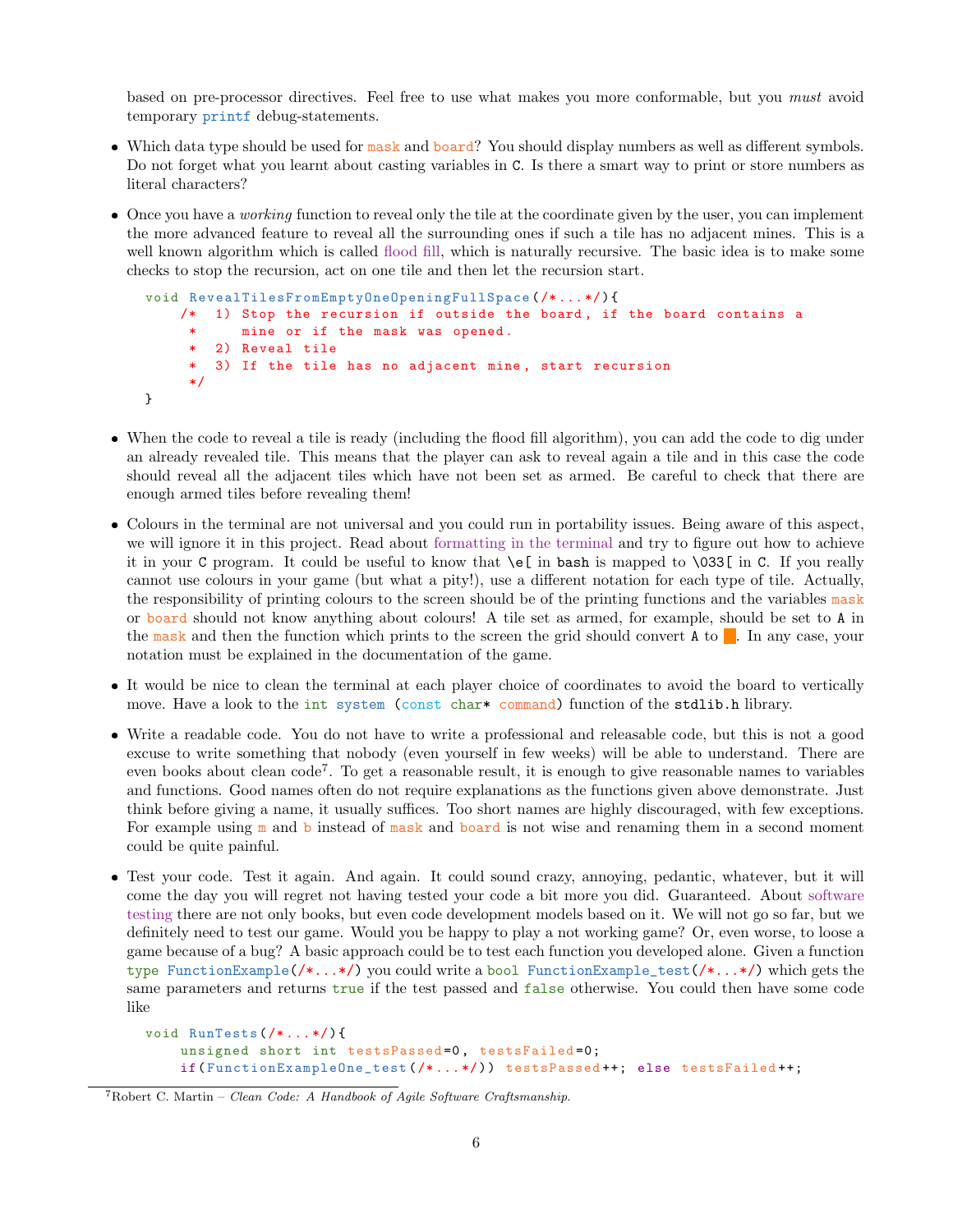```
if( FunctionExampleTwo_test (/* ... */) ) testsPassed ++; else testsFailed ++;
// ...
printf ("\n %u tests run, %u passed, %u failed.\n\n",
       testsPassed+testsFailed, testsPassed, testsFailed);
```
to run your tests (maybe in a different executable). You could even set up a struct per function to collect its arguments and, maybe, a struct containing several structs to be passed to RunTests<sup>[8](#page-6-0)</sup>.

 Organise your code in different source code files. If you are wondering about why you should do something like that, *facilitate code reuse* and *share code between projects* are the immediate answers<sup>[9](#page-6-1)</sup>. Debugging and reading the code gets also quicker when you have to move in files with few dozens of lines instead of few hundreds. Clearly, the code splitting has to be done with a pinch of salt and putting one function per file would not be a wise way of doing it. In our project the code can be naturally grouped according to its functionality and, hence, this could suggest how to organise it in files. But also a minimal division like putting all the functions together in a file would be fine<sup>[10](#page-6-2)</sup>. Having the code implemented in at least one separate file allows testing it in a completely separate program, in which the own code is included as #include "myCode.h". You should have learnt how to compile code which is separated in several files, but if you still have some doubts you can read it again [around in the web.](http://www.gribblelab.org/CBootCamp/12_Compiling_linking_Makefile_header_files.html)

### 3 Your tasks

}

And now, it is time to code! Well, not so fast. Your first task is to have clear in mind what you have to do in the project and, hence, read this section very carefully and come back to the previous ones whenever you need it. Basically, your project is divided in two parts, which are going to be described here below.

#### Part I: Implement the basic game

You should start implementing the basic game, whose rules have to match those described in §[1.](#page-0-1) In order to do so, follow §[2](#page-1-1) and provide your code with all the functionality needed to handle the game. If something is not clear to you, ask before doing (but read the previous sections before asking). In the beginning, focus on the basic feature of the game (e.g. print grid without colours to screen, reveal one tile at once). You will improve your game later. There are some features, which you are required to respect. Just to stress them again, you can find in the following list the aspects of the game to be implemented. Again, for more details, refer to the previous sections (for example, you are highly encouraged to use the suggested structure of functions and data type).

- Your executable must accept a set of command line options (e.g.  $-r$ ,  $-c$ ,  $-m$ ). A mandatory one is  $-h$ , which does not run the game, but explains how to play to the user and gives information about the existing command lines options. It should be possible to run the program without options as well. In this case, a default game should start.
- Your program has to be able to print the grid in a sufficient nice way to the output. At the beginning, use the notation in the first column of the table in §[2](#page-1-1) and only at the end turn it into the coloured version.
- You need a timer in your game. Use it to tell the player at each step how much time elapsed from the game start. Give to her/him also the information about how many tiles were armed and how many mines are in the game.
- The possible actions the player can do at each step are reveal, arm or disarm a tile as well as get help or quit.
- Revealing a tile without adjacent mines must make all the adjacent tiles be revealed as well (as cascade effect).
- $\bullet$  A revealed tile containing a number n could be *digged*, i.e. revealed again. This should make all the unarmed adjacent tiles be revealed, if there are at least  $n$  adjacent marked-as-armed tiles.

<span id="page-6-0"></span><sup>8</sup>A more elegant, but rather advanced approach, makes use of [variadic functions](http://en.cppreference.com/w/c/variadic)

<span id="page-6-1"></span><sup>&</sup>lt;sup>9</sup>[Here,](https://www.gamedev.net/articles/programming/general-and-gameplay-programming/organizing-code-files-in-c-and-c-r3173) you can find a nice overview about why but also about how to achieve the splitting.

<span id="page-6-2"></span><sup>10</sup>This file can be split later on if it grows too much.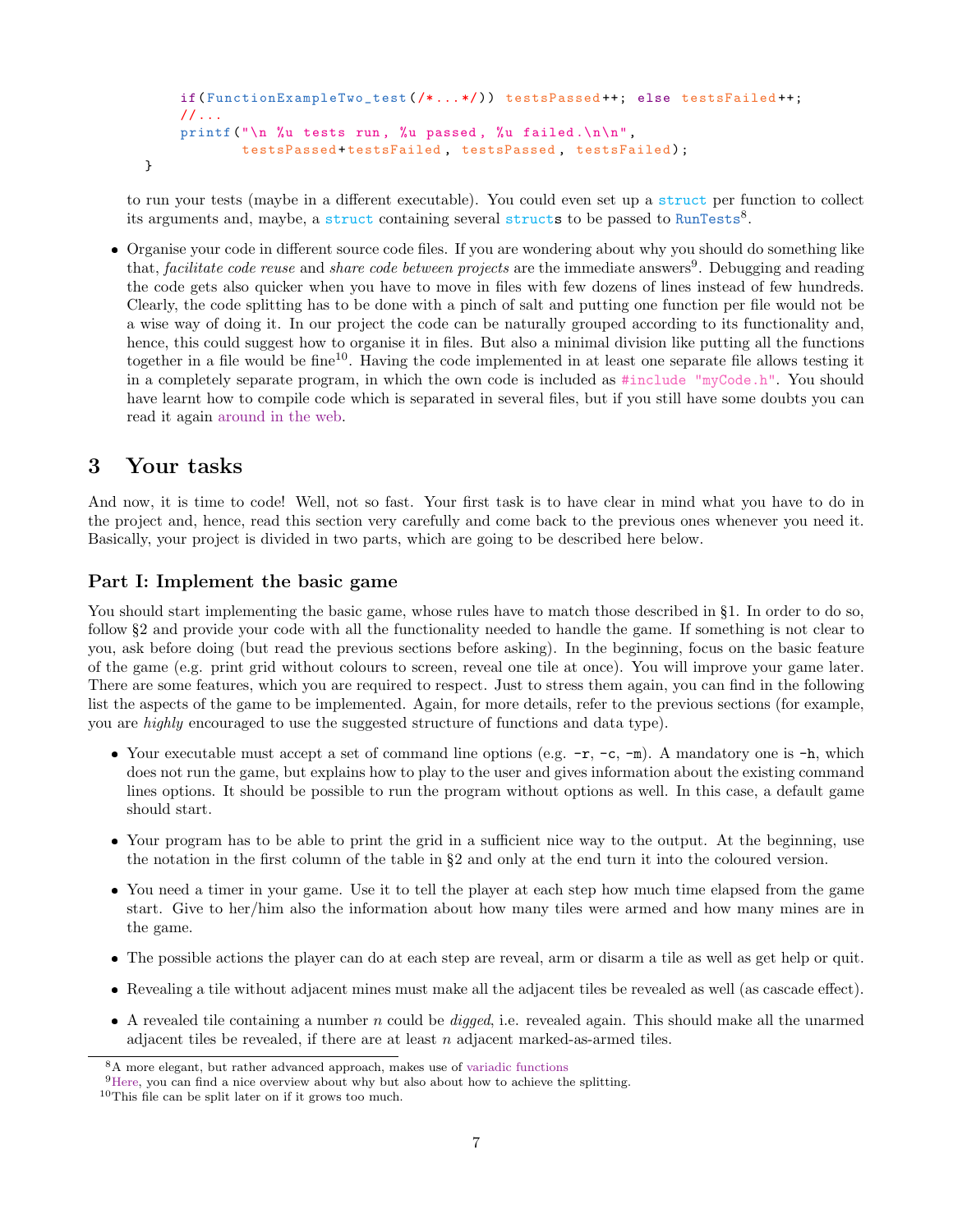- The end of the game should be handled printing the grid a last time. If the player won, all the tiles with a mine have to be replaced by  $\blacksquare$ . If the player lost, all the tiles with a mine have to be showed as  $\blacksquare$ , emphasising the one  $\blacksquare$  that made the player loose.
- Implement a debug mode in your code. It does not matter if you do it using the standard error, a log file or a pre-processor macro. You must just avoid to add and later remove printf statement to understand what was wrong.
- Write readable code. It is important as such, but it is a must if you get in trouble and you want someone to help you. . .
- Split your code into several files. It is up to you how, but implementing everything in the same file is not an option.
- Each function you implement needs to be tested. Do it as you think it is better, but do it in a way that you can run your tests over and over again. Having a separate executable which runs the tests and produces a report like

| Running 3 tests<br>1/3 Function_One<br>2/3 Function_Two<br>3/3 Function_Three<br>done! | ΠK<br><b>FATLED</b><br>nĸ. |
|----------------------------------------------------------------------------------------|----------------------------|
| 2 test(s) passed, 1 test(s) failed!                                                    |                            |
|                                                                                        |                            |

sounds like a good idea. Please, avoid to implement all the functions at first and all the tests afterwards. Having some tests for a function allows you to check if you broke something changing or adding some  $\text{code}^{11}$  $\text{code}^{11}$  $\text{code}^{11}$ . If you print some output in the tests, redirect it to a tests log file, so that the report does not get messed up. Despite the fact you could be thinking this is a boring task, it is how it works in real life. Testing your code is the only way to constantly guarantee it works.

#### Part II: Extend the basic game

Once you have a working game, fantasy (together with some motivation) can bring you anywhere. To consider your project finished you need to either

A: implement variation [\(vi\)](#page-1-2) together with one other variation of the game described in §[1,](#page-0-1)

or, if you feel very (but very) motivated,

B: implement a Graphic User Interface (GUI) for the game.

#### Alternative A

It is the one you are encouraged to approach. You are free to choose any variation of the game, but consider that some of them are really challenging. Here some subjective comments on each of them.

- (i) The logic of the game does not change, but handling the field in the memory requires some modification. Of course any shape can be put in a rectangle. . .
- (ii) Having not square tiles makes the printing part of the code much trickier. The flood fill algorithm should be adapted as well.

<span id="page-7-0"></span> $11$ Unless you drastically change the responsibility of a function, all the previously written tests should continue to pass when you implement a new feature.